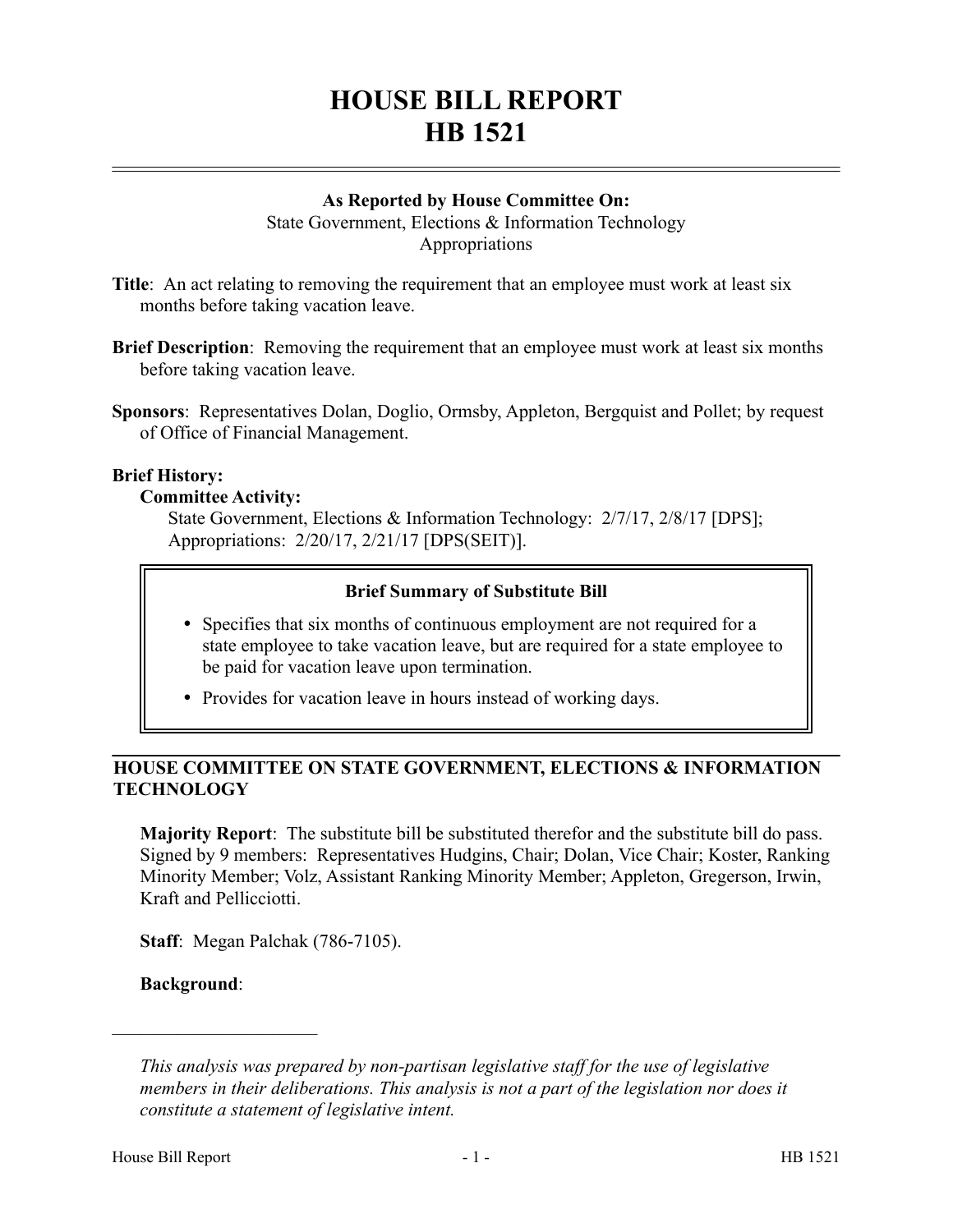After six months of continuous employment, state employees are entitled to take not less than one working day of paid vacation leave each month. They are also entitled to not less than one additional working day of paid vacation leave each year for completing the first two, three, and five continuous years of employment.

State employees may accrue up to 30 working days of unused vacation leave. Unused vacation leave may exceed 30 working days in two circumstances. One circumstance arises when an employer defers a request for leave. The other arises when excess days are accumulated before the employee's anniversary date.

State employees whose employment is terminated by death, reduction in force, resignation, dismissal, or retirement, and who have accrued vacation leave, are paid for such leave.

–––––––––––––––––––––––––––––––––

**Summary of Substitute Bill**:

Six months of continuous employment is not required for state employees to be entitled to take vacation leave. However, six months of continuous employment is required for state employees whose employment is terminated to be paid for accrued leave.

Vacation leave is measured in hours rather than working days. For example, references to "one working day" of leave are replaced with "eight hours" of vacation leave. Similarly, references to "thirty days" of vacation leave are replaced with "240 hours" of vacation leave.

# **Substitute Bill Compared to Original Bill**:

The substitute bill specifies state employees terminating employment may be paid for accrued vacation leave only if they were employed for six continuous months.

**Appropriation**: None.

**Fiscal Note**: Available.

**Effective Date of Substitute Bill**: The bill contains an emergency clause and takes effect on July 1, 2017.

–––––––––––––––––––––––––––––––––

### **Staff Summary of Public Testimony**:

(In support) Amended language is needed regarding leave upon termination to resolve fiscal impact.

(Opposed) None.

**Persons Testifying**: Representative Dolan, prime sponsor; Scott Merriman, Office of Financial Management; and Dennis Eagle, Washington Association of State Employees.